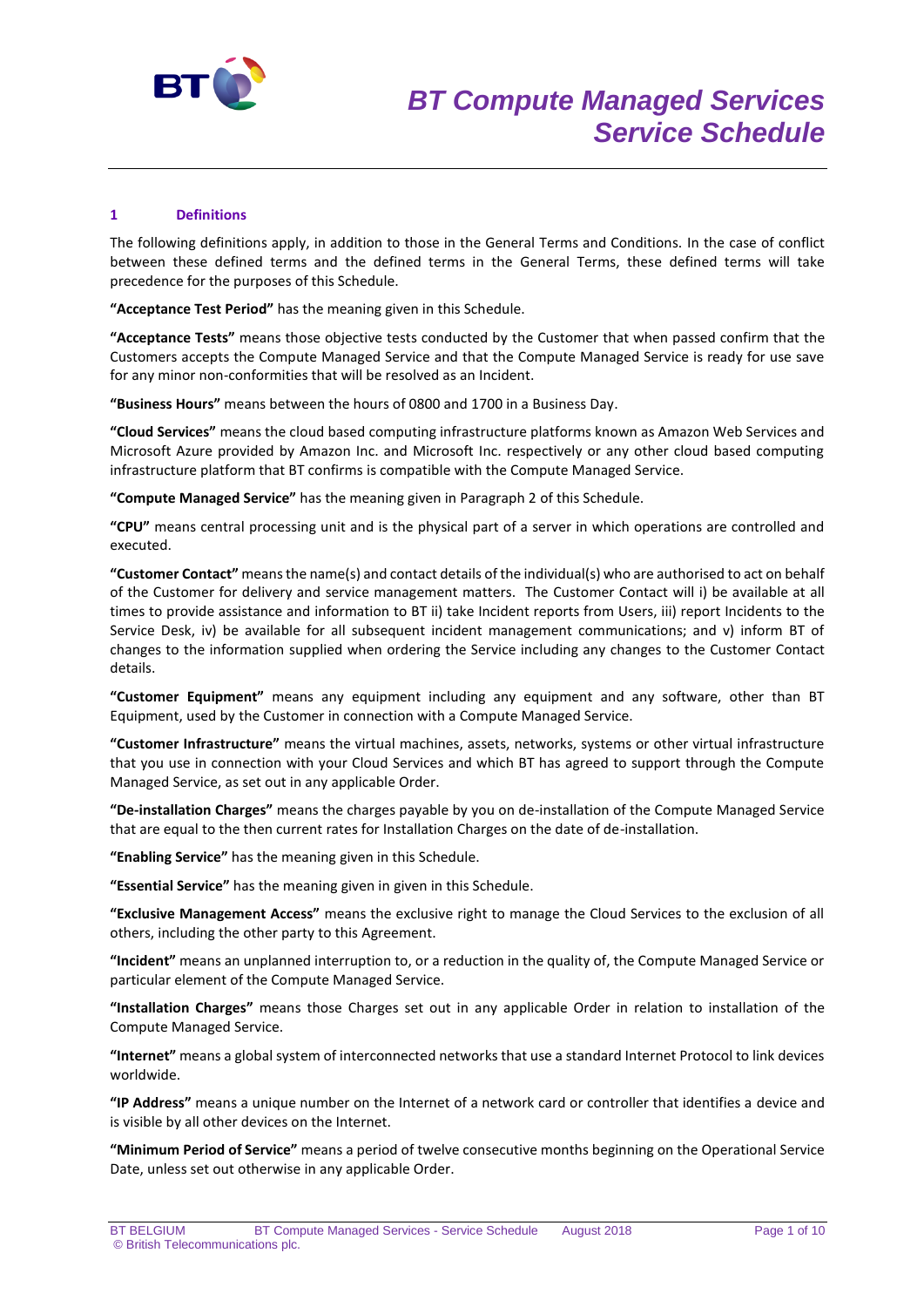

**"Minimum Revenue Commitment"** means the minimum amount the Customer is required to pay BT, as set out in any applicable Order.

**"Online Order**" means a Customer request for the Service. The Online Order is only available online via the Portal.

**"Operating System"** means a set of software that manages computer hardware resources and provides common services for computer programs.

**"PCI DSS"** means the payment card industry data security standards, a set of policies and procedures, issued by the PCI Security Standards Council LLC (as may be adopted by local regulators) and intended to optimise the security of credit and debit card transactions and protect cardholders against misuse of their personal information.

**"Planned Maintenance"** means any work that is planned in advance to be carried out by BT or on its behalf that causes the Service to be suspended.

**"Portal"** means the BT compute management system and the graphical user interfaces of the individual services made available via the BT compute management system.

**"Premium Service"** has the meaning given in this Schedule.

**"Qualifying Incident"** means an Incident, except where any of the following events have occurred:

- (a) the Compute Managed Service has been modified or altered in any way by the Customer, or by BT in accordance with the Customer's instructions;
- (b) during the period Exclusive Management Access was granted to the Customer;
- (c) Planned Maintenance;
- (d) The Customer or its agent has performed any configurations that BT did not approve;
- (e) an Incident has been reported and BT cannot confirm that an Incident exists after performing tests; or
- (f) the Customer requested BT to test the Compute Managed Service at a time when no Incident has been detected or reported.

**"Recurring Charges"** means the Charges for the Compute Managed Service or applicable part of the Compute Managed Service that are invoiced repeatedly in every payment period (e.g. every month), as set out in any applicable Order.

**"Service Desk"** means the English speaking helpdesk that you are able to contact to submit Service Requests, report Incidents and ask questions about the Compute Managed Service.

**"Service Level"** means the Incident Resolution Service Level as set out in this Schedule.

**"Service Management Boundary" h**as the meaning given in this Schedule.

**"Service Requests"** means pre-approved requests to deliver a service on the Cloud Services as agreed between BT and the Customer and as set out in any applicable Order.

**"Severity Level 1"** means a Qualifying Incident that cannot be circumvented and that constitutes a complete loss of the Compute Managed Service.

**"Severity Level 2"** means a Qualifying Incident that has a large impact on the Compute Managed Service and, for example, results in part of the Compute Managed Service not functioning properly.

**"Severity Level 3"** means a Qualifying Incident that has a minor impact on the Compute Managed Service such as a component of the Compute Managed Service not functioning correctly that causes a minor degradation to the performance or functionality of the Compute Managed Service.

**"Severity Level 4"** means a Qualifying Incident that has no observable impact on the Compute Managed Service.

**"Standard Service Components"** has the meaning given in Paragraph **Error! Reference source not found.**.

**"Ticket"** means the unique reference number provided by BT for an Incident and that may also be known as a "fault reference number".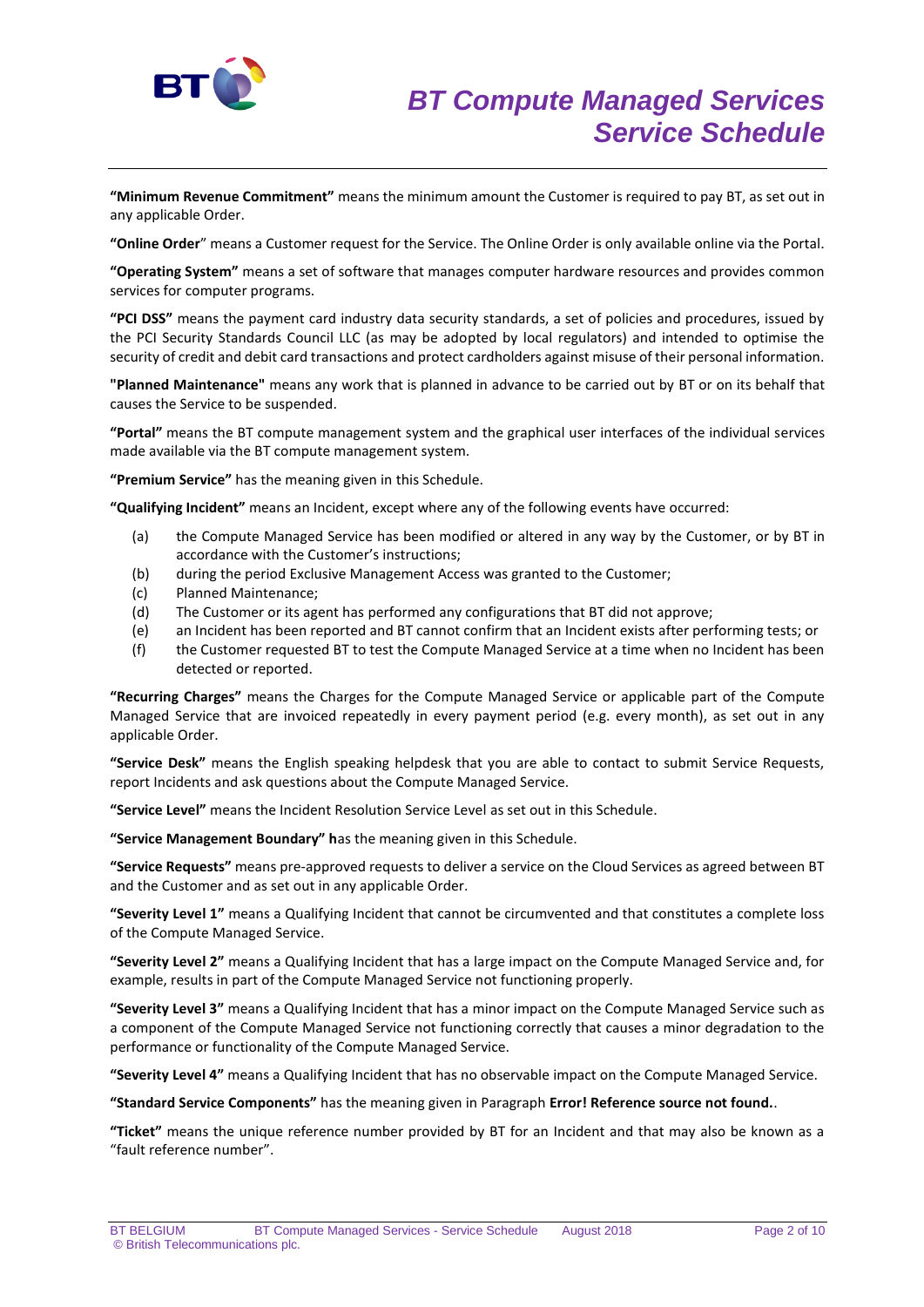

**"Usage Charges"** means the Charges for the Compute Managed Service or applicable part of the Compute Managed Service that are calculated by multiplying the volume of units that you used or incurred in a period (e.g. number of agents using the Compute Managed Service, or the number of minutes the Compute Managed Service was used for) with the relevant fee as set out in any applicable Order.

## **2 Service Summary**

BT will provide you with a range of management services to your Cloud Services comprising of the Essential Service or the Premium Service as set out in any applicable Order and up to the point of the Service Management Boundary.

## **3 Service Components**

3.1 The Compute Managed Service comprises access to a Portal where the Customer may choose a combination of the following management service packages in order for BT to manage the Customer Infrastructure and throughout the duration of the Agreement you will ensure that at least 25 per cent of the Customer Infrastructure is managed through the Premium Service, in accordance with the details as set out in any applicable Order:

#### 3.2 **Essential Service**

BT will provide you with 24hours a day x7days per week x365days per year access to a Service Desk that will offer you support in relation to Customer Infrastructure, as set out in any applicable Order.

## 3.3 **Premium Service**

On top of the Essential Service, BT will provide you with the following components:

#### 3.3.1 Configuration Management

Reactive and proactive configuration and technical support of the Customer Infrastructure to ensure that the Customer Infrastructure works efficiently with the Cloud Services.

#### 3.3.2 Monitoring and Reporting

Proactive monitoring and reporting of the Customer Infrastructure such as CPU memory, storage and network optimisation.

3.3.3 Virtual Machine and Storage Administration

Management, including fine-tuning, updating and maintaining of the Customer Infrastructure as well as allocation and pro-active monitoring of storage options you have purchased through the Cloud Services.

3.3.4 User Management

Management of User accounts to the Cloud Services.

3.3.5 Efficiency Optimisation

Monitoring of the Customer's use of the Cloud Services to identify efficiencies that could be made to the use of the Cloud Services.

3.3.6 Backup

Back-up of any data the Customer has stored on the Cloud Services to the same availability zone or region the Customer has chosen to store any data within the Cloud Services.

## 3.3.7 Security Services

Pro-active monitoring of the security of the Cloud Services and installation of anti-virus and antimalware as appropriate.

# 3.4 **Enabling Services**

The Customer will have the following associated services in place that will connect to the Compute Managed Service and are necessary for the Compute Managed Service to function and will ensure that these services meet the minimum technical requirements that BT specifies: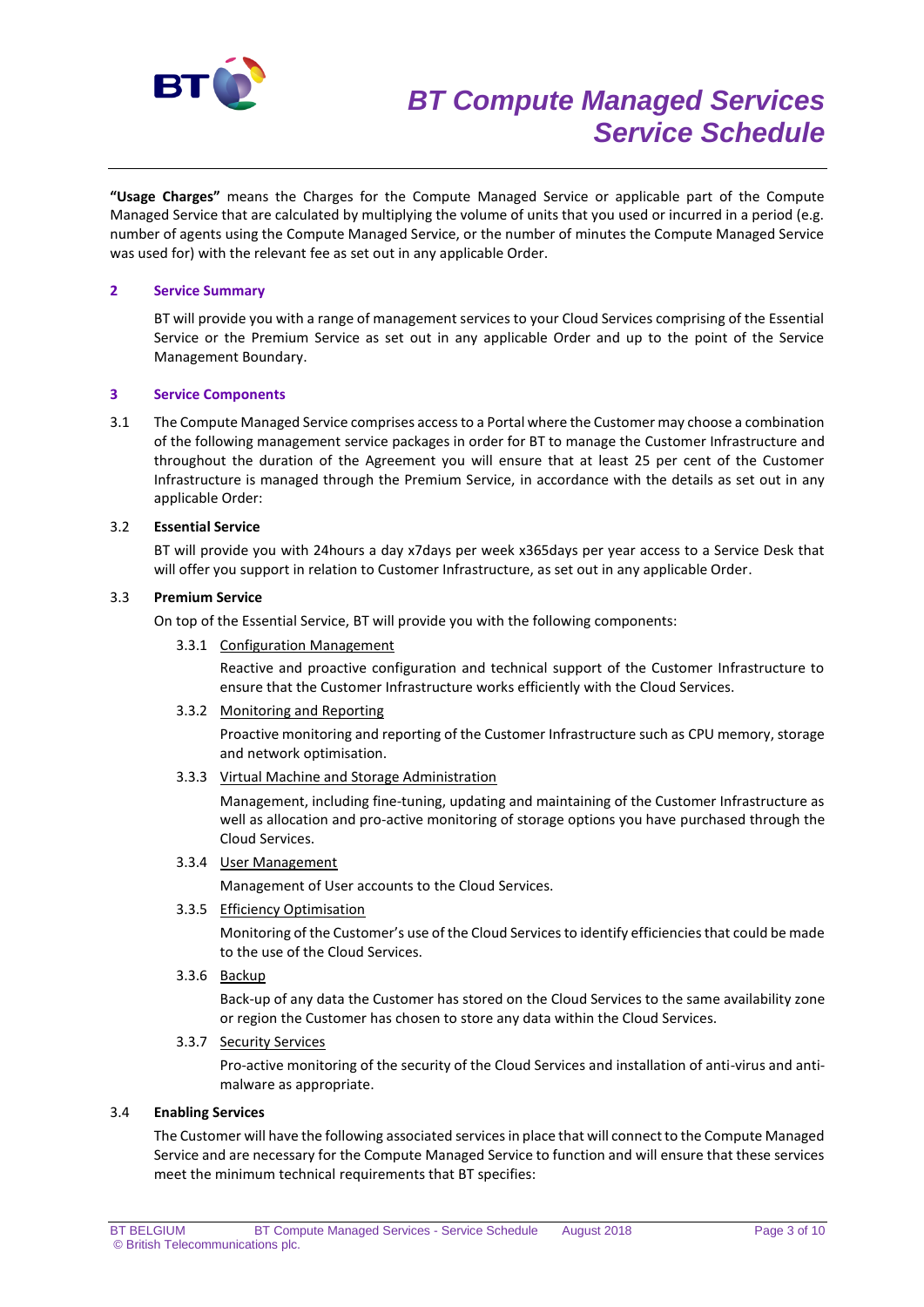

- 3.4.1 computer hardware, software and telecommunications equipment and services necessary to access and use the Compute Managed Service;
- 3.4.2 an Internet connection either purchased from BT or from a third party internet provider;
- 3.4.3 Cloud Services, either purchased from BT or through the Cloud Services providers directly;
- 3.4.4 the corresponding applications on the Cloud Services to enable BT to provide the Compute Managed Service, for example, for BT to provide the back-up functionality, as described in Paragraph 3.3.7, you must have in place the corresponding back-up application on the Cloud Services,

If BT provides the Customer with any services other than the Compute Managed Service (including any Enabling Service) this Schedule will not apply to those services and those services will be governed by their separate terms.

## 3.5 **Exclusive Access to the Cloud Services**

- 3.5.1 If the Customer has ordered the Premium Service, the Customer will grant BT Exclusive Management Access to the Cloud Services in order that BT can provide you with the Compute Managed Service.
- 3.5.2 If the Customer requires BT to grant the Customer Exclusive Management Access to the Cloud Services, the Customer will notify BT in writing in advance of the time period the Customer requires Exclusive Management Access.
- 3.5.3 BT will then confirm to the Customer in writing the time period that BT is able to grant the Customer Exclusive Management Access and throughout any such period the Service Levels will not apply.
- 3.5.4 When the Customer has Exclusive Management Access the Customer will not do anything on the Cloud Services that, when BT retakes Exclusive Management Access, will result in BT having to remedy any actions the Customer have taken on the Cloud Services in order for BT to provide the Compute Managed Service.
- 3.5.5 During any time period that BT does need to remedy any issues with the Cloud Services in accordance with Paragraph 3.5.4, the Service Levels will continue to not apply.
- 3.5.6 The Customer will indemnify BT against any claims brought by any third party cloud services provider during the time period the Customer has Exclusive Management Access.
- 3.5.7 At the end of the agreed time period in which BT has granted the Customer Exclusive Management Access, BT will retake Exclusive Management Access and BT will confirm to the Customer in writing when the Service Levels will apply again.

#### **4 Ordering**

- 4.1 The Customer is responsible for opening an account with BT to gain access to the Portal to enable online ordering. The Agreement is effective once the Customer submits an Online Order on the Portal.
- 4.2 The Online Order should have all mandatory fields to be completed.
- 4.3 On receipt of an Online Order BT will configure the Service as set out in Paragraph 6.

#### **5 BT Service Management Boundary (SMB)**

- 5.1 BT will provide and manage the Compute Managed Service in accordance with this Schedule and as set out in any applicable Order.
- 5.2 BT is responsible for the Services described in this Schedule up to the point where they are delivered on the Cloud Services and BT is not responsible for the Compute Managed Service outside the Service Management Boundary including the availability, applications or any other element or functionality of the Cloud Services.
- 5.3 The Customer is solely responsible for obtaining and maintaining all necessary software licences or other authorisations and consents required for the Cloud Services.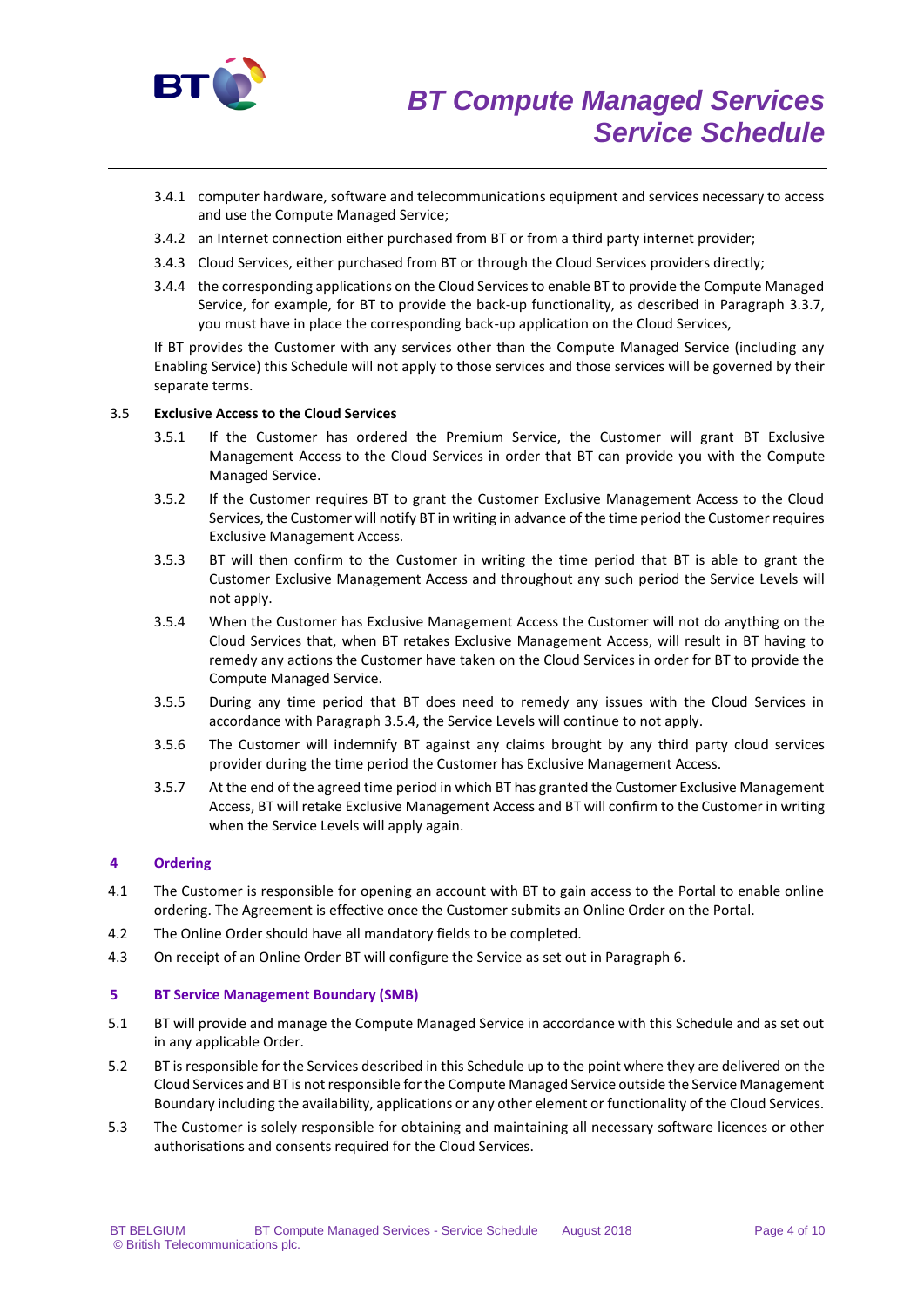

# *BT Compute Managed Services Service Schedule*

- 5.4 The Service is delivered within a secure BT data centre with a security policy for the protection of Site, infrastructure and network. Although BT will use reasonable care and skill in carrying out its obligations under this Agreement in accordance with BT's security policy, it is not possible to guarantee that all instances of fraud, misuse, unwanted or unauthorised activity or access to the Customer's Information will be prevented or detected. Whenever BT becomes aware that security has been compromised, BT will take actions in order to limit any further occurrences of fraud, misuse, unwanted or unauthorised activity or access to the Customer's Information. Nevertheless, BT accepts no responsibility for any such incidents, or liability for any loss or damage suffered by the Customer. The Customer shall therefore take responsibility for the security of the Customer Information, Content and application of security policies designed to prevent unwanted or unauthorised activity or access to the Customer's Information.
- 5.5 BT does not make any representations, whether express or implied, about whether the Compute Managed Service will operate in combination with any Customer Equipment or other equipment and software.
- 5.6 The Compute Managed Service is not compliant with PCI DSS nor is it designed or intended to be and the Customer will not use the Compute Managed Service for the processing, storage or transmission of any cardholder data or any data that is subject to PCI DSS.

## **6 Delivery**

- 6.1 **Service Desk**. Before the Operational Service Date and, where applicable, throughout the provision of the Compute Managed Service, BT will provide you with contact details for the Service Desk.
- 6.2 **BT Delivery obligations**. On receipt of an Online Order BT will:
	- 6.2.1 configure the Compute Managed Service as defined on the Online Order;
	- 6.2.2 conduct a series of standard tests on the Compute Managed Service to ensure that it is configured correctly;
	- 6.2.3 connect the Compute Managed Service to each Enabling Service; and
	- 6.2.4 on the date that BT has completed the activities in this Paragraph, confirm to you that the Compute Managed Service is available for performance of any Acceptance Tests.
- **6.3 Customer Delivery obligations**. Before the Operational Start Date and, where applicable, throughout the provision of the Compute Managed Service, the Customer will:
	- 6.3.1 provide reasonable technical support to BT;
	- 6.3.2 ensure that the Customer have all necessary authorisations, licences and consents to allow BT to provide the Customer with the Compute Managed Service;
	- 6.3.3 in jurisdictions where an employer is legally required to make a disclosure to its Users and other employees:
		- (a) inform the Users that as part of the Compute Managed Service being delivered by BT, BT may monitor and report to you the use of any targeted applications by them; and
		- (b) ensure that Users have consented or are deemed to have consented to such monitoring and reporting (if such consent is legally required).

BT will not be liable for any failure by the Customer to comply with these obligations and hence the Customer will be liable to BT for any claims, losses, costs or liabilities incurred or suffered by BT due to your failure to comply with this Paragraph.

6.3.4 allow BT to install all necessary software on the Customer servers or other systems in order for BT to provide the Compute Managed Service.

## 6.4 **Acceptance Tests**

- 6.4.1 The Customer will carry out the Acceptance Tests for the Compute Managed Service within five Business Days after receiving notice from BT in accordance with Paragraph 6.3.4 ("**Acceptance Test Period**").
- 6.4.2 The Compute Managed Service is accepted by the Customer if the Customer confirms acceptance in writing during the Acceptance Test Period or is treated as being accepted by the Customer if the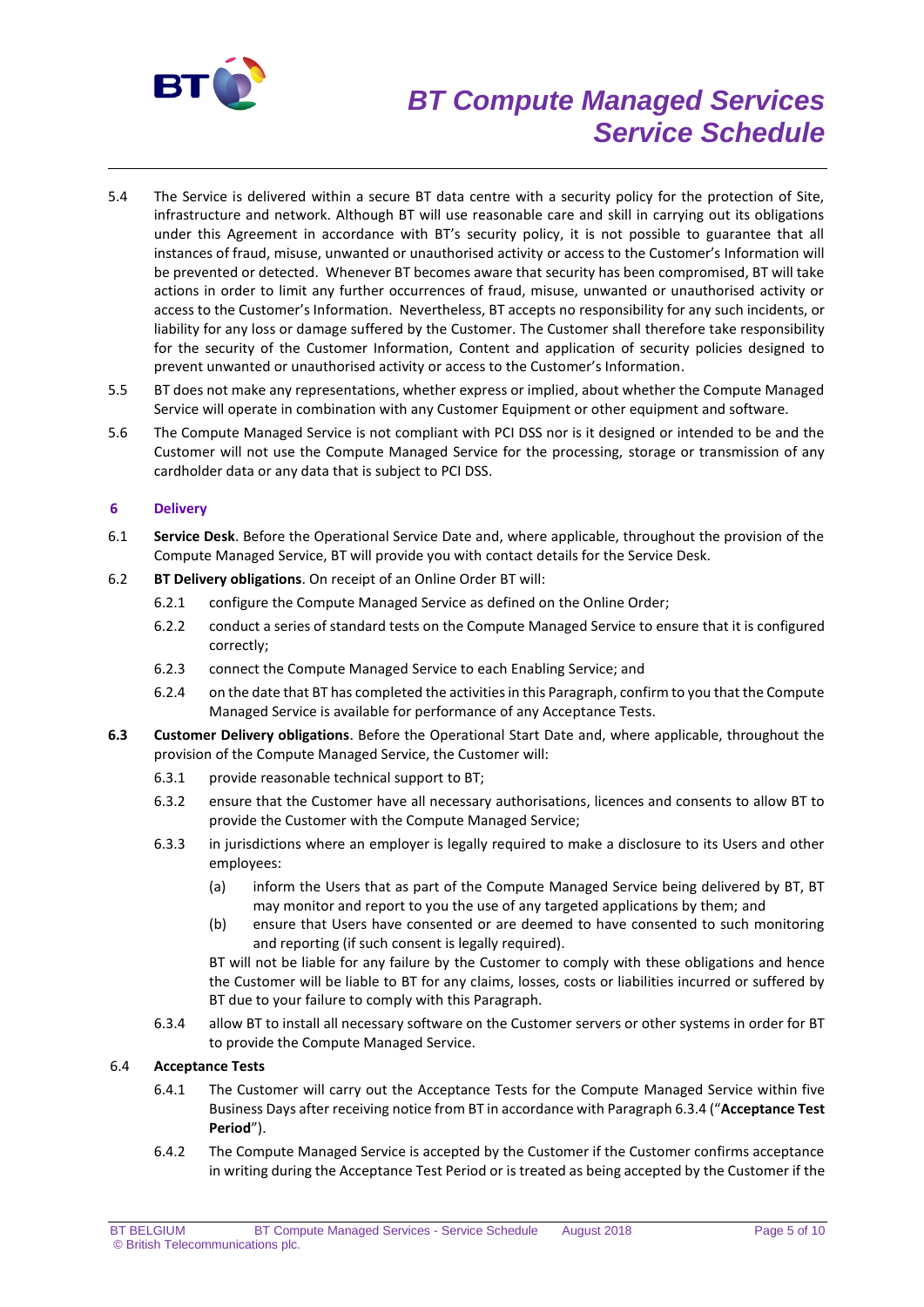

Customer does not provide BT with notice to the contrary by the end of the Acceptance Test Period.

# 6.5 **Operational Service Date.**

- 6.5.1 Subject to Paragraph 6.4 above, the Operational Service Date will be the earlier of the following:
	- (a) the date that you confirm or BT deems acceptance of the Compute Managed Service in writing in accordance with Paragraph 6.4.2; or
	- (b) the date of the first day following the Acceptance Test Period.
- 6.5.2 If, during the Acceptance Test Period, the Customer provides BT notice that the Acceptance Tests have not been passed, BT will remedy the non-conformance without undue delay and provide the Customer notice that BT has remedied the non-conformance and inform the Customer of the Operational Service Date.
- 6.6 **Changes before delivery.** If the Customer requests a change to the Compute Managed Service before the planned delivery date, then BT may revise the expected delivery date to accommodate that change.
- 6.7 Service Transition.
	- 6.7.1 If the Customer is transitioning its existing services to BT, the Customer will provide any information or access BT reasonably requests within a reasonable period of time before the Operational Service date, including:
		- (a) an inventory list with information relating to the Customer Infrastructure to be transitioned with relevant specifications, including:
			- (i) software licence information;
			- (ii) network diagrams;
			- (iii) Device name and IP addressing; and
			- (iv) details of any third party contracts, service level agreements and equipment;
		- (b) access to the Customer Infrastructure prior to the Service Start Date;
	- 6.7.2 Any changes to the inventory will be made in writing and:
		- (a) may cause delay to the transition of your service or the Operational Service Date; and
		- (b) may result in a change to the Charges to reflect the revised scope of the Compute Managed Service. Any such changes shall be agreed by submission of a new Online Order.

## **7 In Life Management during operation**

## 7.1 **BT obligations**.

- 7.1.1 On and from the Service Start Date, BT:
	- (a) will respond and use reasonable endeavours to remedy an Incident without undue delay and in accordance with the Service Levels as set out in Paragraph 8;
	- (b) will fulfil Service Requests;
	- (c) may carry out maintenance from time to time and will use reasonable endeavours to inform the Customer at least five Business Days before any Planned Maintenance on the Compute Managed Service. However, BT may inform the Customer with less notice than normal where maintenance is required in an emergency; and
	- (d) may, in the event of a security breach affecting the Compute Managed Service, require the Customer to change any or all of its passwords.

# 7.2 **Customer obligations**.

- 7.2.1 On and from the Operational Service Date, the Customer will:
	- (a) ensure that Users report Incidents to the Customer Contact and not to the Service Desk;
	- (b) ensure that the Customer Contact will take Incident reports from Users and pass these to the Service Desk in accordance with Paragraph 8 using the agreed reporting procedures, and is available for all subsequent Incident management communications;
	- (c) monitor and maintain any Customer Equipment connected to the Compute Managed Service or used in connection with a Compute Managed Service;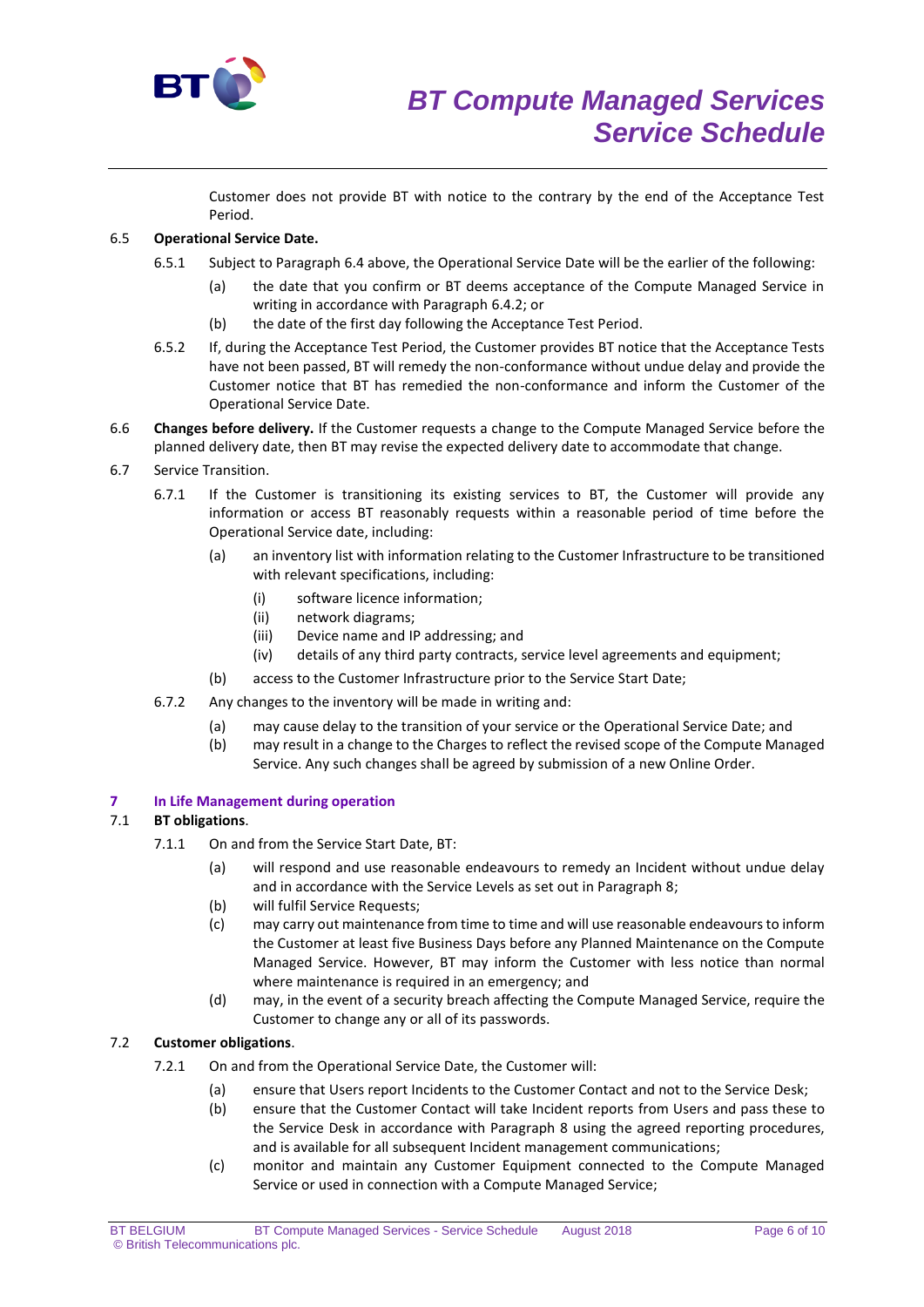

- (d) ensure that any Customer Equipment that is connected to the Compute Managed Service or that the Customer uses, directly or indirectly, in relation to the Compute Managed Service is:
	- (i) connected using the applicable BT Network termination point, unless the Customer has BT's permission to connect by another means;
	- (ii) adequately protected against viruses and other breaches of security;
	- (iii) technically compatible with the Compute Managed Service and will not harm or damage BT Equipment, the BT network, or any of BT's suppliers' or subcontractors' network or equipment; and
	- (iv) approved and used in accordance with relevant instructions, standards and applicable law and any safety and security procedures applicable to the use of that Customer Equipment;
- (e) immediately disconnect any Customer Equipment, or advise BT to do so at the Customer's expense, where Customer Equipment:
	- (i) does not meet any relevant instructions, standards or applicable law; or
	- (ii) contains or creates material that is in breach of the Acceptable Use Policy and the Customer are contacted by BT about such material,

and redress the issues with the Customer Equipment prior to reconnection to the Compute Managed Service;

- (f) distribute, manage and maintain access profiles, passwords and other systems administration information relating to the control of Users' access to the Compute Managed Service;
- (g) maintain a written list of current Users and provide a copy of such list to BT within five Business Days following BT's written request at any time;
- (h) ensure the security and proper use of all valid User access profiles, passwords and other systems administration information used in connection with the Compute Managed Service and:
	- (i) immediately terminate access for any person who is no longer a User;
	- (ii) inform BT immediately if a User's ID or password has, or is likely to, become known to an unauthorised person, or is being or may be used in an unauthorised way;
	- (iii) take all reasonable steps to prevent unauthorised access to the Compute Managed Service;
	- (iv) satisfy BT's security checks if a password is lost or forgotten; and
	- (v) change any or all passwords or other systems administration information used in connection with the Compute Managed Service if BT requests to do so in order to ensure the security or integrity of the Compute Managed Service; and
- (i) not allow any User specific subscription to be used by more than one individual User unless it has been reassigned in its entirety to another individual User, in which case the Customer will ensure the prior User will no longer have any right to access or use the Compute Managed Service:

# **8 Incidents and Service Levels**

- 8.1 Where the Customer becomes aware of an Incident; the Customer Contact will report any Severity Level 1 Incidents and Severity Level 2 Incidents via telephone to the Service Desk, otherwise if the Severity Level 1 Incidents or Severity Level 2 Incident is not reported via telephone it will be deemed a Severity Level 3 Incident.
- 8.2 If BT detects or if the Customer report an Incident.
	- 8.2.1 BT will give you a Ticket;
	- 8.2.2 BT will inform you when it believes the Incident is cleared and will close the Ticket when:
		- (a) the Customer confirms that the Incident is cleared, or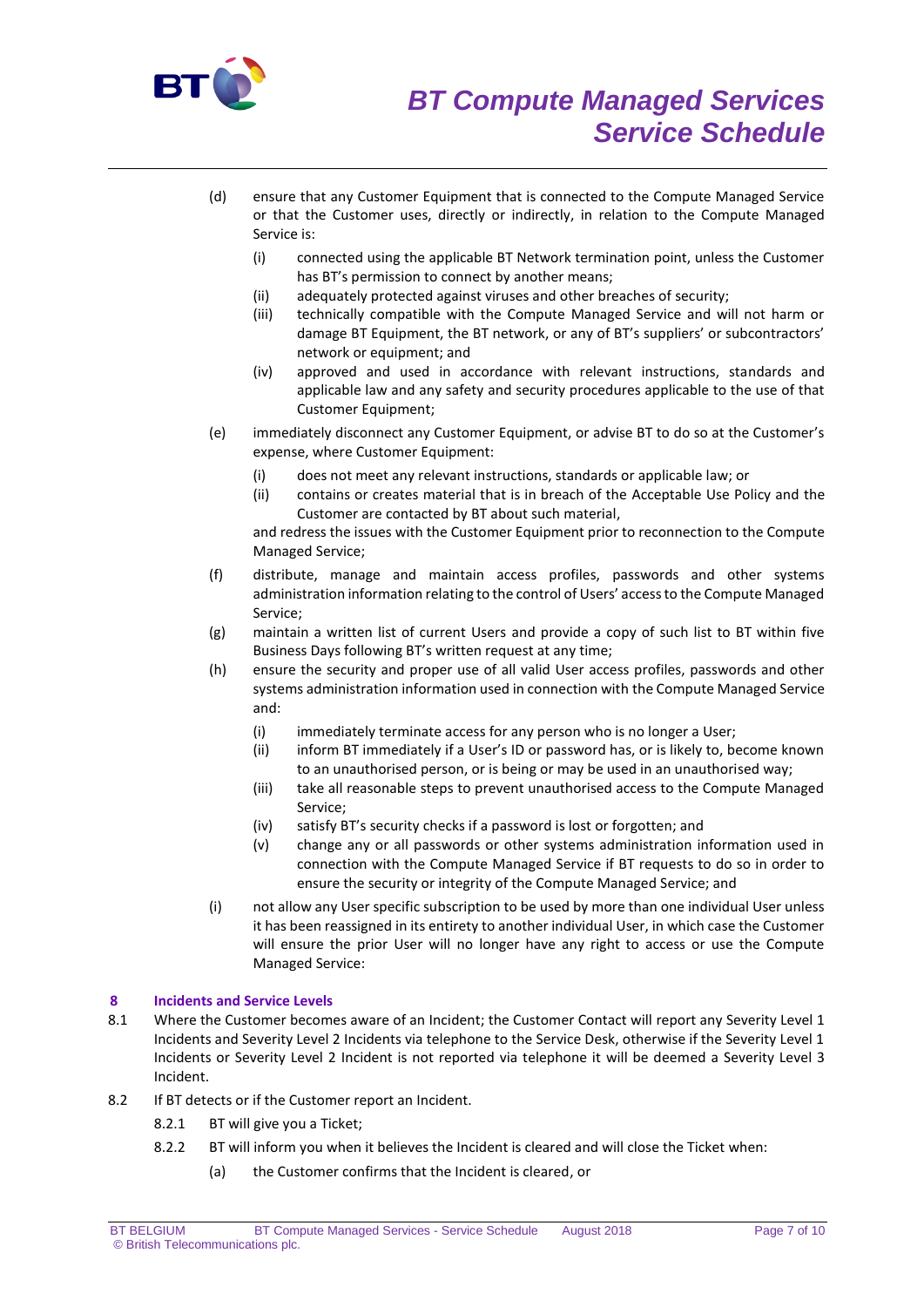

- (b) BT has attempted unsuccessfully to contact you, in the way agreed, and the Customer Contact has not responded within 24 hours following BT's attempt to contact the Customer Contact.
- 8.2.3 If the Customer confirms that the Incident is not cleared within 24 hours after having been informed, the Ticket will remain open, and BT will continue to work to resolve the Incident.
- 8.3 **Incident Resolution Service Levels**. From the Operational Service Date and subject to the Customer reporting at least four Qualifying Incidents per calendar month in accordance with Paragraph **Error! Reference source not found.**, BT will provide the Compute Managed Service with the response and resolution times for Qualifying Incidents in accordance with the below table ("Incident Resolution Service Level"):

| <b>Incident Category</b> | <b>Response and Resolution Service Levels</b>                                           |
|--------------------------|-----------------------------------------------------------------------------------------|
| Severity Level 1         | BT will aim to respond to 95% of Qualifying Incidents in any given calendar month       |
|                          | within 20 minutes and to resolve 90% of Qualifying Incidents in any given calendar      |
|                          | month within four hours of reporting the Qualifying Incident in accordance with         |
|                          | Paragraph Error! Reference source not found                                             |
| Severity Level 2         | BT will aim to respond to 95% of Qualifying Incidents in any given calendar month       |
|                          | within 30 minutes and to resolve 85% of Qualifying Incidents in any given calendar      |
|                          | month within 12 hours of reporting the Qualifying Incident in accordance with           |
|                          | Paragraph Error! Reference source not found                                             |
| Severity Level 3         | BT will aim to respond to 90% of Qualifying Incidents in any given calendar within four |
|                          | hours and to resolve 80% of Qualifying Incidents in any given calendar month within     |
|                          | 24 hours of reporting the Qualifying Incident in accordance with Paragraph Error!       |
|                          | Reference source not found.                                                             |
| Severity Level 4         | BT will aim to respond to 95% of Qualifying Incidents in any given calendar month       |
|                          | within one Business Day and to resolve 90% of Qualifying Incidents in any given         |
|                          | calendar month within 72 hours of reporting the Qualifying Incident in accordance       |
|                          | with Paragraph Error! Reference source not found                                        |

- 8.4 If BT fails to meet the Incident Resolution Service Level, the Customer may request Service Credits at the rate of four per cent of the Usage Charges for the Compute Managed Service with the Usage Charges being based on the month the Incident was reported in accordance with Paragraph **Error! Reference source not found.**.
- 8.5 The Customer may request applicable Service Credits within 28 days of the end of the calendar month in which a Qualifying Incident occurred by providing details of the reason for the claim. Any failure by the Customer to submit a request in accordance with this Paragraph will constitute a waiver of any claim for Service Credits for that calendar month.
- 8.6 Upon receipt of a valid request for Service Credits:
	- 8.6.1 BT will issue the Customer with the applicable Service Credits by deducting those Service Credits from the invoice within two billing cycles of the request being received; and
	- 8.6.2 following termination of the Service where no further invoices are due to be issued by BT, BT will pay the Customer the Service Credits within 90 days.
- 8.7 Service Credits for all Service Levels will be aggregated and are available up to a maximum amount equal to 100 per cent of the monthly Usage Charges based on the calendar month the Qualifying Incident was reported to BT in accordance with Paragraph **Error! Reference source not found.**.
- 8.8 All Service Levels and Service Credits will be calculated in accordance with information recorded by, or on behalf of, BT.
- 8.9 The Service Levels under this Schedule will not apply:
	- 8.9.1 in the event Exclusive Access to the Cloud Service was granted to the Customer ;
	- 8.9.2 the Cloud Services are unavailable for whatever reason and this is due to no fault of BT;
	- 8.9.3 in the event of the Customer is in breach with its obligations under the Agreement ; or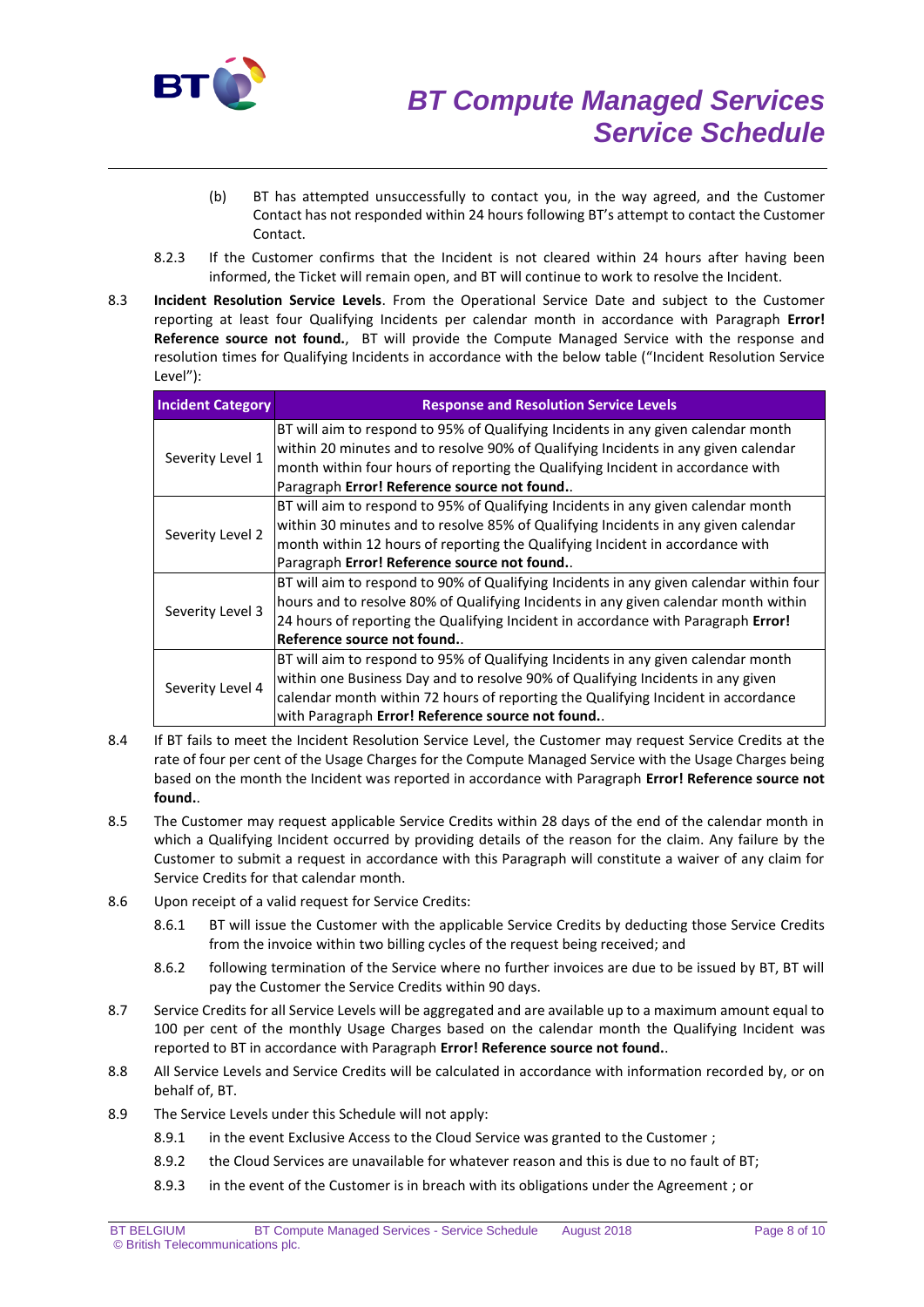

8.9.4 during any trial period of the Compute Managed Service.

## **9 Charges and invoicing**

- 9.1 Charges for the Service are set out in the Portal and will be set out on the Online Order.
- 9.2 The Compute Managed Service is subject to a Minimum Revenue Commitment whereby:
	- 9.2.1 The Customer will pay BT the Minimum Revenue Commitment throughout the duration of the Agreement.
	- 9.2.2 BT may terminate the Compute Managed Service on thirty days' notice if you fail to pay the Minimum Revenue Commitment or any part of it.
- 9.3 Charges shall be paid in accordance with the payment terms as agreed in the Agreement.
- 9.4 BT will invoice Charges on or after the dates set out below:
	- 9.4.1 One-off Charges on the Operational Service Date of the relevant Online Order;
	- 9.4.2 Usage or other Recurring Charges, monthly or quarterly in arrears (depending on your billing frequency) from the Operational Service Date.
	- 9.4.3 If terminated by the Customer or for material breach by BT; any termination Charges as set out in Paragraph 10 and De-installation Charges within thirty days of de-installation of the Compute Managed Service.
- 9.5 Additional Charges shall apply for:
	- 9.5.1 investigating Customer reported Incidents where BT finds no Incident or that the Incident is outside the Service Management Boundary. These shall be based on BT's reasonable man-hours costs multiplied with the total hours spend on investigating such incorrectly reported Incidents;
	- 9.5.2 commissioning the Compute Managed Service outside of Business Hours. The applicable Charges shall be first agreed by a new Online Order before BT will execute such activities; and
	- 9.5.3 expediting provision of the Compute Managed Service at the Customer's request after BT has informed you of the expected delivery date. The applicable Charges shall be first agreed by a new Online Order before BT will execute such activities.

## **10 Termination of Service**

- 10.1 Without prejudice to Clause 11 below, the following Clause will replace and supersede any termination for convenience conditions as set out in the General Terms and Conditions:
	- 10.1.1 The Customer may terminate elements from Compute Managed Service or the entire Compute Managed Service via the Portal at any time and subject to thirty days prior notice, provided that the Customer agrees to pay:
		- (a) any outstanding Charges or interest properly due and payable for each terminated element up to the date of termination;
		- (b) any waived Installation Charges;
		- (c) any De-installation Charges; and
		- (d) any termination fees as compensation which shall be:
			- i. if terminated during the Minimum Period of Service, a sum equal to 75 per cent of the average Usage Charges (based on the average monthly Usage Charge from the Operational Start Date to the date of termination of the Compute Managed Services) for any remaining months of the first twelve months of Service or the Minimum Revenue Commitment for any remaining months of the first twelve months of Service, whichever sum is greater; or
			- ii. if terminated after the Minimum Period of Service, a sum equal to one month's Minimum Revenue Commitment;
	- 10.1.2 BT will refund any money the Customer has paid in advance after deducting any Charges or other payments due to BT under the Agreement.